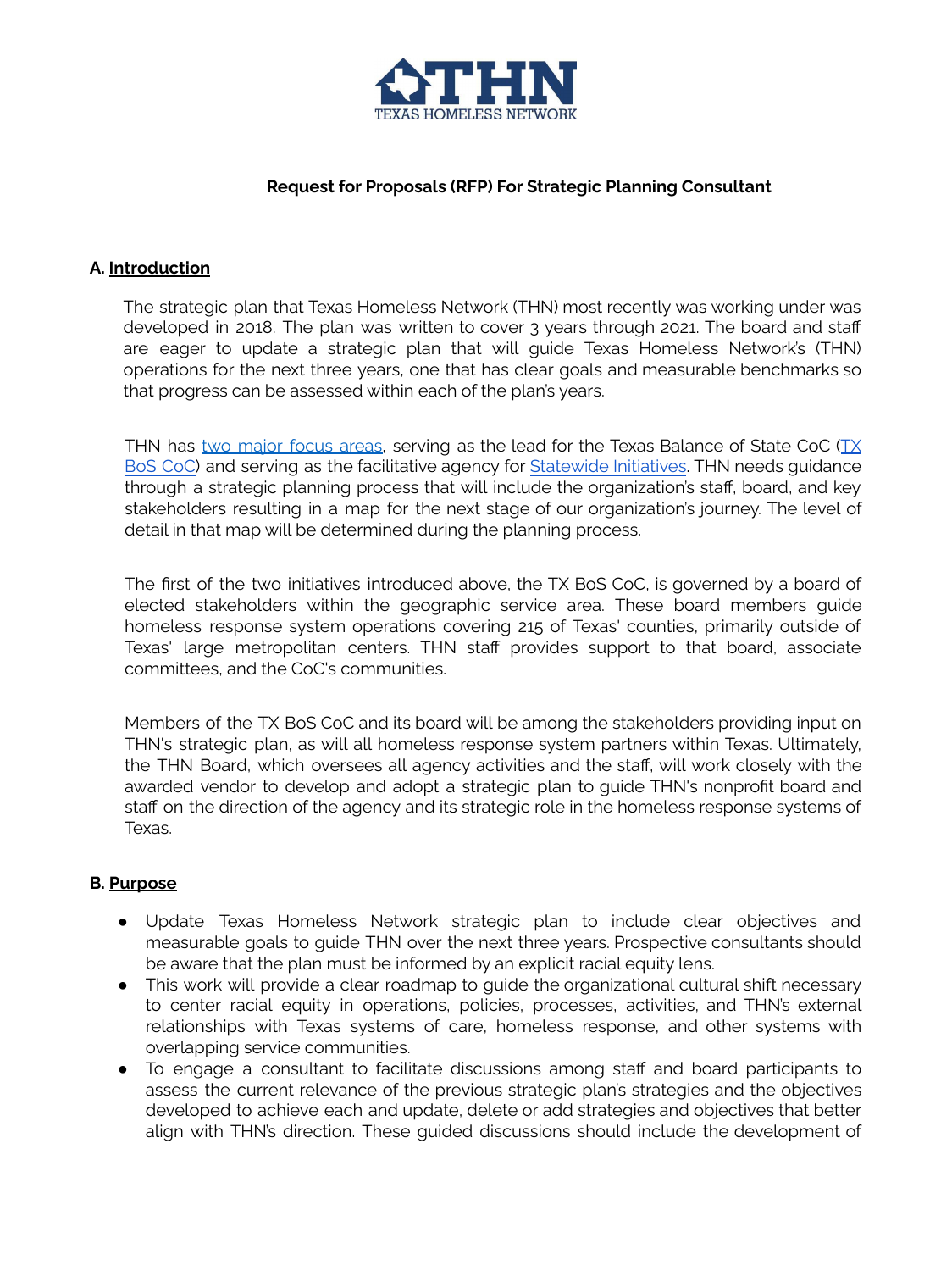

metrics that may be measured routinely by staff and board members throughout the duration of the plan.

- To develop an appropriate equity and inclusion plan for THN staff: The plan may include the following:
	- Building a structure for authentic inclusion of people with lived experience in THN's operations;
	- Assist with developing a shared vocabulary and vision to define, implement, and advance race equity internally while advocating for it in our work externally;
	- Assess and assist with developing strategies to reduce organizational disparities and focus on creating new systems, policies, and practices that institutionalize racial equity and support sustainable, transformational change;
	- Develop and facilitate racial equity trainings/conversations for THN staff;
	- Develop strategies to guide THN's activities with external stakeholders that emphasize equity and inclusion;
	- **○** Develop recommendations for ongoing trainings, meetings, and resources that prioritize the use of racial equity frameworks; and
	- Establish metrics to determine organizational baselines and methods for measuring progress and success towards racial equity goals.

#### **C. Background**

Texas Homeless Network (THN) is a non-profit membership-based organization that has been helping communities strategically plan to prevent and end homelessness since 1991. THN serves as the host agency for the TX BoS CoC where we assist 215 counties through technical assistance, training, and development of a coordinated response to end homelessness. Through our Statewide Initiatives, we coordinate local and national advocacy efforts, data collection, and research, and host an annual statewide conference. Texas Homeless Network is the only statewide organization in Texas dedicated to addressing homelessness.

# **D. Scope of Work**

The consultant or consulting firm will be required to accomplish the following tasks:

- Phase I Data Gathering
	- Work with President/CEO & COO to develop survey(s) and/or questionnaires to collect data from staff, board, and stakeholders throughout Texas on what bold goals should be established to accomplish in the next three years.
	- Work with President/CEO & COO to develop survey(s) and/or questionnaires to collect data from staff about engagement, performance, and compensation;
- Phase II Set Bold Goals
	- Facilitate meetings with staff and board to build consensus on what success looks like for THN;
		- Work with President/CEO & COO to coordinate a strategic planning meeting agenda with specific deliverables that THN Board and staff will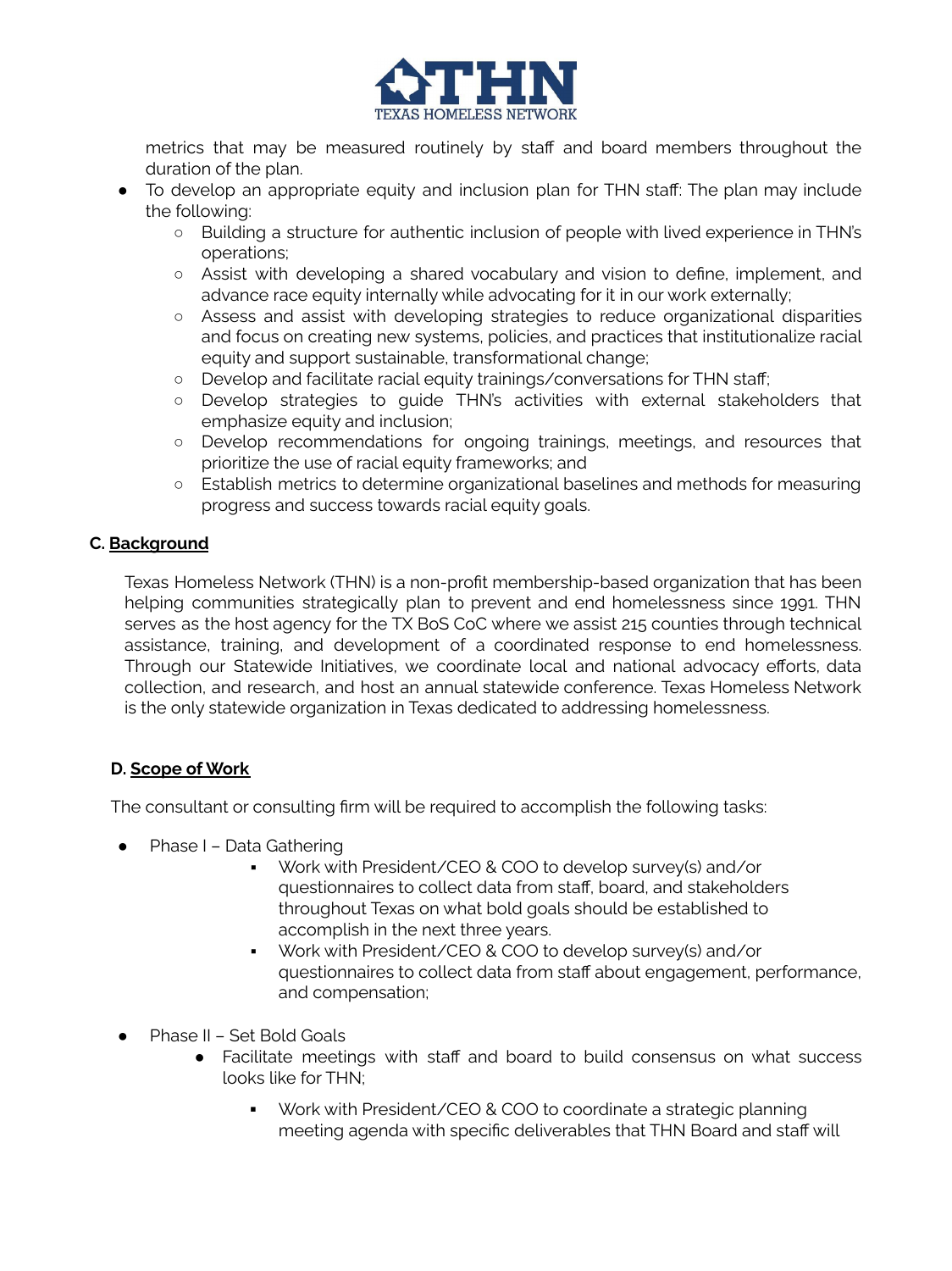

participate in; and

- Conduct a day-long consensus building on lofty goals; and
- Synthesize data with President/CEO & COO to establish a concise group of goals for the agency within THN's primary activities.
- Facilitate meetings with staff to build consensus on what comprehensive equity and inclusion looks like for THN
	- Work with President/CEO & COO to coordinate facilitated discussions with THN staff on THN's equity and inclusion goals;
	- Conduct a day-long consensus building on THN's equity and inclusion strategies; and
	- **•** Synthesize data with President/CEO & COO to establish an 18-month equity and inclusion action plan the THN team will follow.
- Phase III Develop and Present Plan
	- Development of Strategic plan. Consultant activities under this task include:
		- Collaborate with President/CEO & COO to build out a final draft strategic plan that groups THN's primary goals and establishes timelines for goals;
		- Collaborate with President/CEO & COO to present the final draft strategic plan to the Board and agency Directors to identify any further changes or additions; and
		- **•** Presentation of a final strategic plan to THN board of directors for adoption; and
		- Collaborate with President/CEO & COO to present the final equity and inclusion work plan to the THN staff to identify any further changes or additions; and
		- **•** Presentation of a final strategic plan to THN staff for adoption.

# **E. Qualifications**

Required Qualifications

- Experience and expertise with Strategic Planning and change management particularly in the social service sector
- Expertise in applying a racial equity lens to strategic planning, organizational change management, community-based participatory research, or comparable activities which highlight the commitment to equitable impact
- Strong facilitation skills
- Experience at gathering and utilizing research, racial equity analysis, SWOT analysis, and best practices to inform the planning process
- Experience collaborating with system users in the strategic planning process.

# Preferred Qualifications

● Familiarity with the Homeless Response System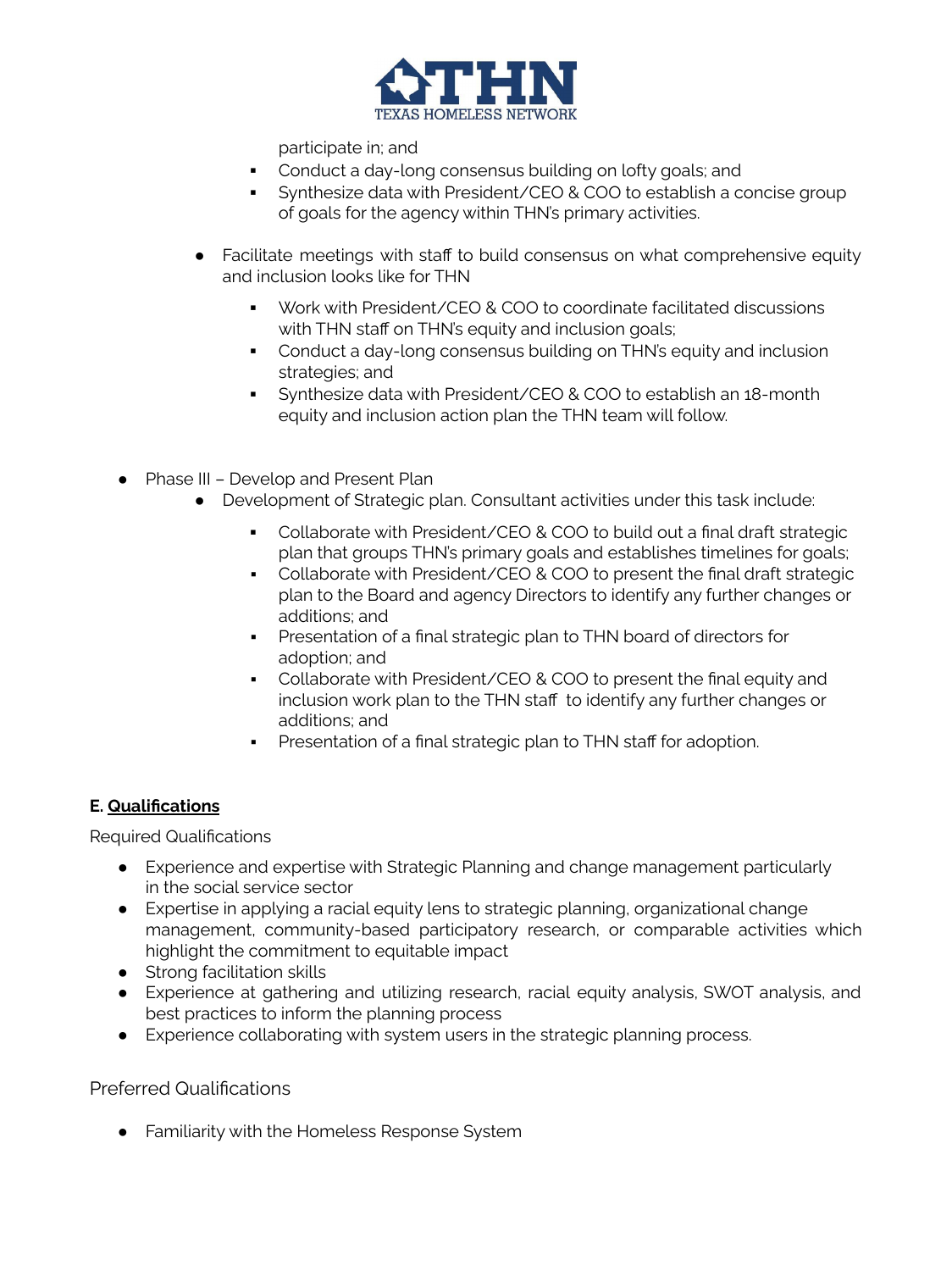

- An understanding of the impacts of racial disparity in the homelessness response system and the role of nonprofits in promoting and leading racial equity
- Background in intersecting areas of justice & equity (e.g. disability, LGBTQ+, recovery)
- Lived experience (homelessness, housing instability, poverty, disability, recovery)
- Experience at creating an equitable environment for, and soliciting input from individuals from various sectors and with different levels of positional power.

# **F. Contract Details**

- Period of Performance This contract will go into effect once signed and will be complete after 18-month maximum term. The consultant should propose a timeframe and cost for each phase.
- Payment, Incentives, and Penalties This is a project-based contract with the Fiscal Year 2021-22 budget of \$35,000. However, phased proposals will be considered.
- Contractual Terms and Conditions THN reserves the right to issue work orders based on the negotiated scope of work and level of effort for all or some of the tasks to be accomplished. THN may also allocate work orders to one or more vendors.

#### **G. Selection Process**

THN will use a two-stage process for the final selection of a qualified consultant to perform stated work:

- Stage 1 will consist of a review of proposal packages submitted by consultants. The President/CEO, COO, and the THN Board, as necessary, anticipates selecting up to three (3) consultants to a short-list based on an evaluation of the written proposal submitted. Short-listed consultants *will be asked to participate in an interview with the proposal review committee.* The short-listed consultants will be ranked after all information is reviewed and/or interviews are conducted.
- Stage 2 will consist of the selection of one finalist based on the selection criteria. THN will initiate contract negotiations with the highest-ranked consultant (finalist). If contract negotiations are unsuccessful, THN will enter into a subsequent negotiation with the next highest short-listed consultant. THN will not use the lowest bid as the sole basis for selecting the best bid for the contract.

# **H. Submission Requirements**

To receive consideration, proposals must be submitted as follows:

- Proposals must include a brief cover letter to the attention of Eric Samuels, President/CEO; and
- Proposals must include a brief narrative that addresses how the Scope of Work, as outlined above, will be accomplished; and
- Proposals must speak to the qualifications of the consultant and include the resume of the principal consultant that will provide direct service for this project; and
- Proposals must clearly outline the responsibilities of both THN and the selected individual or firm; and
- The project budget as well as all costs payable by THN must be clearly defined. All billing expectations are also to be proposed.